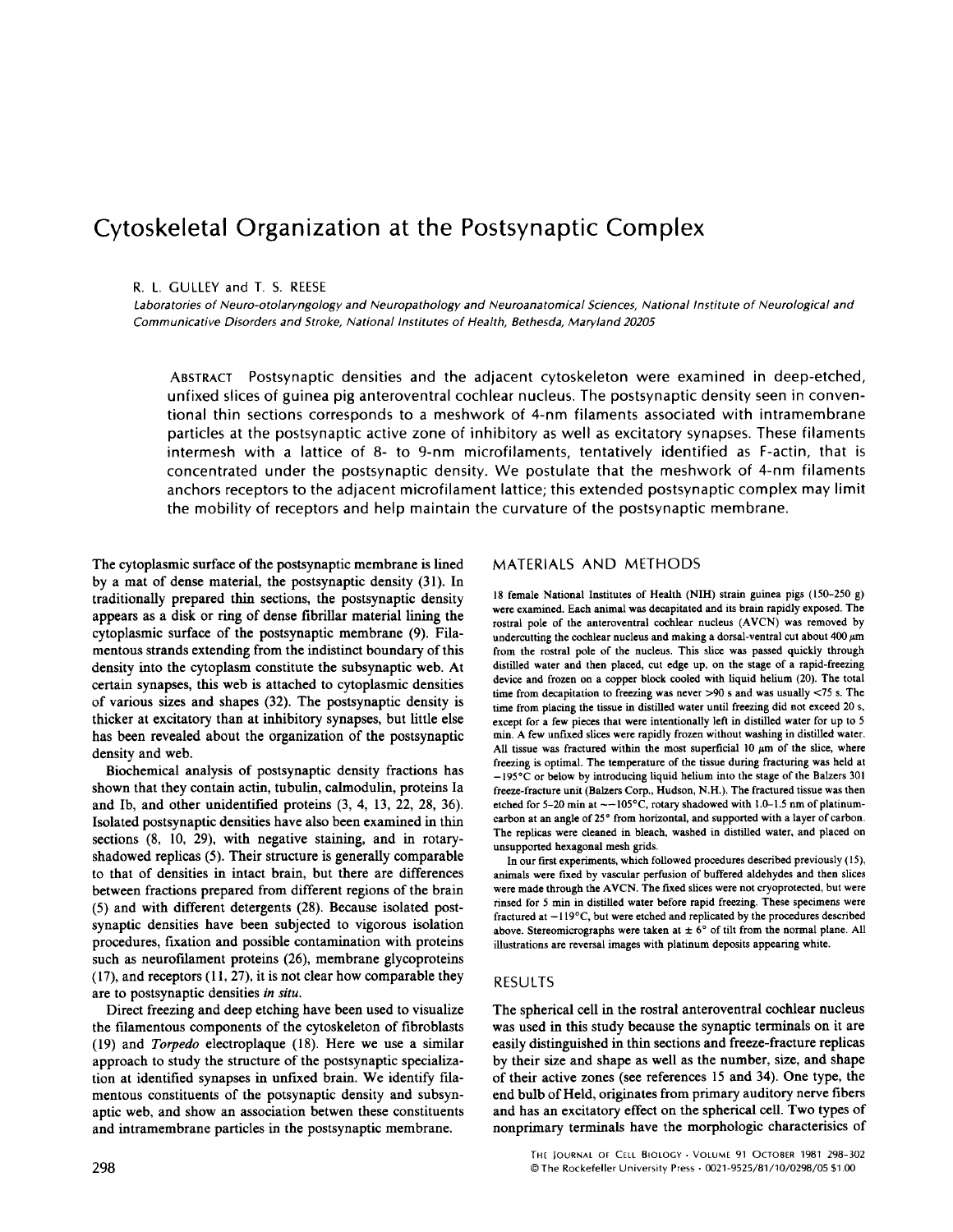inhibitory endings (34). In thin sections of aldehyde-fixed brain, both nonprimary types have elongated synaptic vesicles and a narrow postsynaptic density,  $\sim$  20 nm wide. These terminals are considerably smaller than end bulbs and are distinguished from them, and from each other, by the size and shape of their active zones. We describe here features of the postsynaptic specialization of these nonprimary boutons that exemplify the common features of postsynaptic specializations. Small differences between specializations at excitatory and inhibitory synapses will be reported separately

After aldehyde fixation, filamentous components of the cytoskeleton were clumped, making resolution of individual filaments difficult (Fig. 1) . In unfixed tissue, the organization of the cytoskeleton was obscured by granular cytoplasmic material (Fig. 2). The most satisfactory approach for visualizing the postsynaptic density and its associated cytoskeleton was to induce slight swelling by briefly immersing unfixed slices of brain stem in distilled water just before freezing (Fig. 3).



FIGURE 1 Cytoplasm of a spherical cell (S) next to a bouton (I); arrowhead indicates synaptic cleft. After aldehyde fixation, postsynaptic filaments are coarser, less frequent, and more irregular in shape than in unfixed material. × 150,000.

FIGURE 2 Cytoplasm of a spherical cell (S) opposed to a bouton (top) in unfixed tissue prepared without distilled water treatment.<br>Filaments associated with the postsynaptic cytoplasm (arrows) vary in size but are largely

FIGURE <sup>3</sup> An aggregate of small particles defines <sup>a</sup> postsynaptic active zone on the <sup>E</sup> face of <sup>a</sup> spherical cell (S), where it is contacted by a bouton (I, upper right). A meshwork of 4-nm filaments (short arrow) lines the cytoplasmic surface of the postsynaptic plasmalemma adjacent to this particle aggregate . A lattice of 8- to 9-nm microfilaments (long arrow) contacts the meshwork of 4-nm filaments. The cytoplasm of th presynaptic bouton is also exposed; it contains numerous synaptic vesicles and <sup>a</sup> meshwork of microfilaments which contact them. Nonoverlapping regions are included in this stereo pair in order to enlarge the field of view.  $\times$  150,000.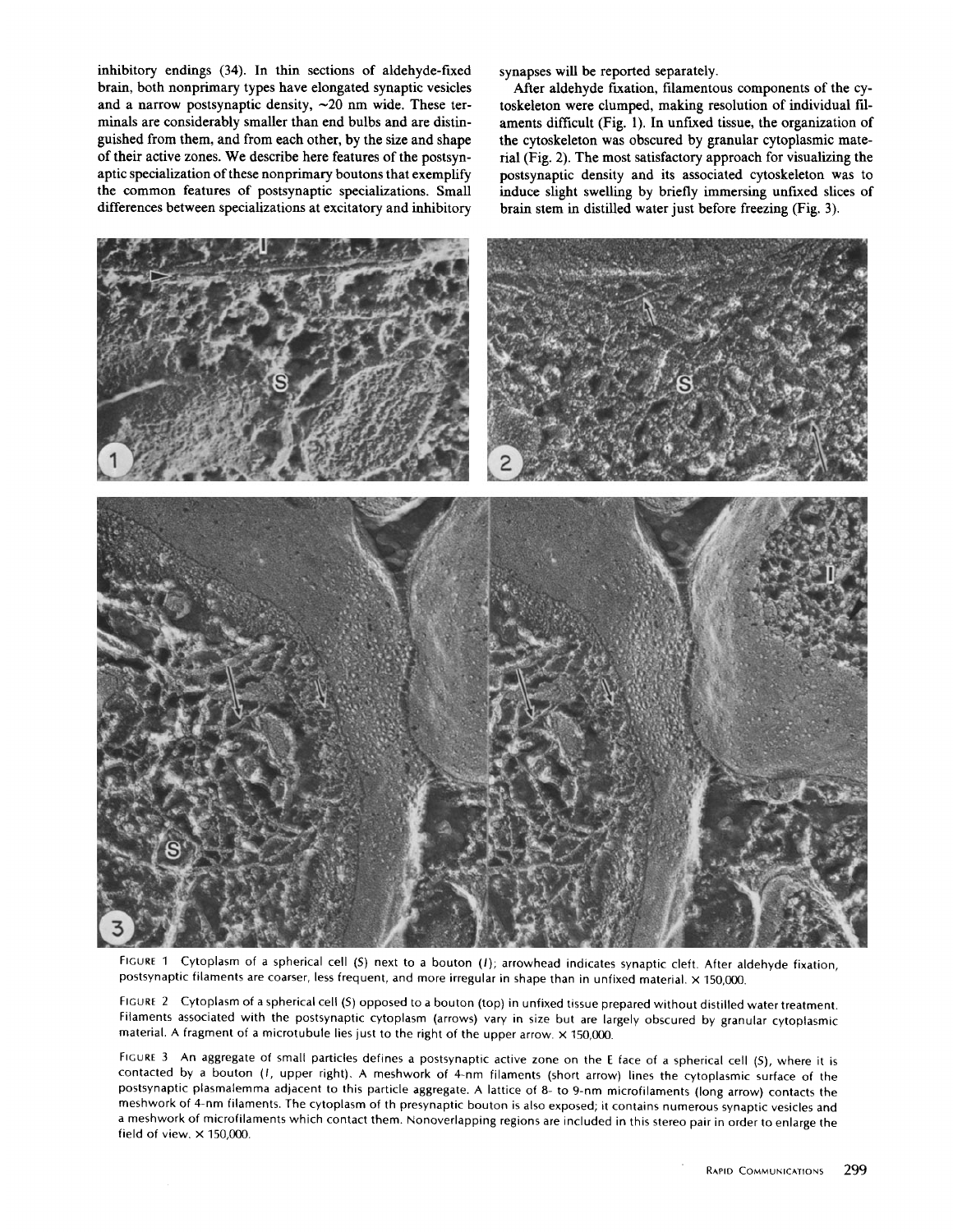# Postsynaptic Intramembrane Specializations

Intramembrane particles aggregate on the E face of the postsynaptic membrane opposite both end bulbs and nonprimary boutons (Figs. 3-5). These particle aggregates are coextensive with the presynaptic active zone. At nonprimary boutons they consist primarily of small intramembrane particles (6 nm in diameter), a few of which are elongated. The identification of particle aggregates at the postsynaptic membrane of these boutons, which are presumably inhibitory, contradicts previous reports that depend on conventional freeze-fracture procedures (15, 34) . These aggregates are not visible in tissue fixed by vascular perfusion of aldehydes and then rapid-frozen, fractured at  $-119^{\circ}$ C, deep-etched, and rotary shadowed, but they are found in unfixed tissue that was not rinsed in distilled water. Therefore, aldehyde fixation alone or in conjunction with fracturing at normal temperatures without etching must prevent definition of the postsynaptic aggregates of particles at this and presumably other inhibitory synapses (24) .

# Postsynaptic Cytoskeletal Specializations

A meshwork of fine filaments, <sup>4</sup> nm in diameter, forms <sup>a</sup> dense mat  $\sim$ 20-nm thick beneath the postsynaptic membrane. This meshwork is coextensive with the postsynaptic particle aggregate (Figs. 3 and 4), and some filaments in it are associated with intramembrane particles in the aggregate (Figs. 4 and 5). In fractures through the particle aggregates on the postsynaptic E face of the end bulb, intramembrane particles are contiguous to elongated structures 4-nm thick (Fig. 5); these structures are interpreted as fragments of fine filaments that remain attached to the particles during fracturing. The interstices of the fine filament meshwork at nonprimary synapses are filled with coarse, granular material (Figs. 3–5) similar to that which fills the cytoplasm in unfixed tissue that has not been pretreated with distilled water (Fig. 2). Much of this material is removed by long washes in distilled water, leaving only the filamentous skeleton.

A lattice of 8- to 9-nm microfilaments with striations spaced at 5-6 nm lies below the meshwork of fine filaments that lines the postsynaptic membrane (Figs. 3 and 4). This lattice intermeshes with the overlying meshwork and extends  $\sim$ 100 nm into the cytoplasm (Fig. 3). Microtubules and neurofilaments are often enmeshed within the microfilament lattice (Fig. 2), but they do not have a predilection for the postsynaptic area of these synapses.

The microfilaments are part of a larger cortical meshwork of

similar filaments that contact nonsynaptic regions of the plasmalemma. However, their concentration beneath the postsynaptic membrane is much greater than in nonsynaptic regions. The microfilaments in nonsynaptic regions approach the plasmalemma at a high angle of incidence and bend to run along its cytoplasmic surface. To which the plasmalemma appears to be attached by delicate transverse strands of unknown nature. In contrast, at the postsynaptic specialization they are enmeshed within the fine filament network adjacent to the membrane and do not contact the plasmalemma directly.

#### **DISCUSSION**

The rapid-freezing, deep-etch technique provides a new per-<br>spective on the organization of the postsynaptic specialization. Our observations on this structure are unique in that they are made on identified synapses that have not been fixed or stained with heavy metals. Aldehyde fixation aggregates the cyto skeleton and obscures all but the general features of its organization . On the other hand, the organization of the cytoskeleton in unfixed tissue is obscured by granular material thought to be soluble cytoplasmic proteins (19). In the present study, these difficulties were partially avoided when we induced swelling and perhaps some extraction of soluble components by means of a brief treatment with distilled water just before freezing. Where the cytoskeleton could be glimpsed in tissue prepared without distilled water, its shape and organization were similar to that in tissue treated in distilled water. Therefore, we do not believe that this treatment seriously distorts the cytoskeleton.

The postsynaptic density is shown to consist of a meshwork of fine (4-nm) filaments intermeshed with thicker microfilaments. The width of the fine filament meshwork (20-nm) corresponds to that of the postsynaptic density seen in thin sections through the same synapses (34). The granular material within this meshwork presumably represents some of the protein constituents identified biochemically in isolated postsynaptic densities (3, 4, 28) .

The fine filament meshwork is found only in conjunction with synaptic regions of the postsynaptic cell. It is coextensive with the postsynaptic active zone, which is characterized by an aggregate of intramembrane particles thought to be receptors (15) . Individual filaments in the meshwork contact the individual receptor particles. The observation that remnants of the fine filaments remain associated with intramembrane particles during fracturing is interpreted as a manifestation of this

FIGURE 4 The P face of two nonprimary boutons (1) and the <sup>E</sup> face and adjacent cytoplasm of a spherical cell (S) from an unfixed slice treated for 20 s in distilled water before rapid-freezing . Portions of the postsynaptic intramembrane particle specialization (large arrowhead) are seen on the E face adjacent to each bouton Microfilaments (long arrows), 8-9 nm thick, extend toward the postsynaptic membrane and intermesh with a submembranous mat of fine, 4-nm filaments (short arrow) . An association of one of these filaments with an intramembrane particle is indicated by a small arrowhead. The 8- to 9-nm microfilaments have regular striations spaced 5-6 nm apart.  $\times$  89,000.

FIGURE 5 Upper: Cytoplasm of a nonprimary bouton (1) and adjacent E face and cytoplasm of a spherical cell (S). The 4-nm filaments associated with the underlying cytoplasm contact several particles (arrows) near the juncture of the etched surface and E face The particles in the aggregate on the postsynaptic <sup>E</sup> face are smaller and lower than those at end bulbs (below). x 160,000. Middle: A fracture exposing the E face of a spherical cell  $(5)$  opposed to the P face of an end bulb  $(E)$  at its active zone in an unfixed specimen treated in distilled water for <sup>1</sup> min before rapid-freezing. A portion of a postsynaptic particle aggregate is present on the E face. Fragments of fine filaments (4 nm) appear to originate from some of these particles (arrows; see also Fig. 4). X 125,000. Lower: Postulated organization of the postsynaptic complex of the inhibitory synapse. A fine meshwork of 4-nm filaments is connected to intramembrane particles, presumably receptors, in the postsynaptic membrane. The position of this meshwork corresponds to the postsynaptic density seen in thin sections. A lattice of 8- to 9-nm microfilaments, presumably Factin, mingles with this meshwork and connects it to membrane sacs under the postsynaptic complex and to the rest of the cytoskeleton.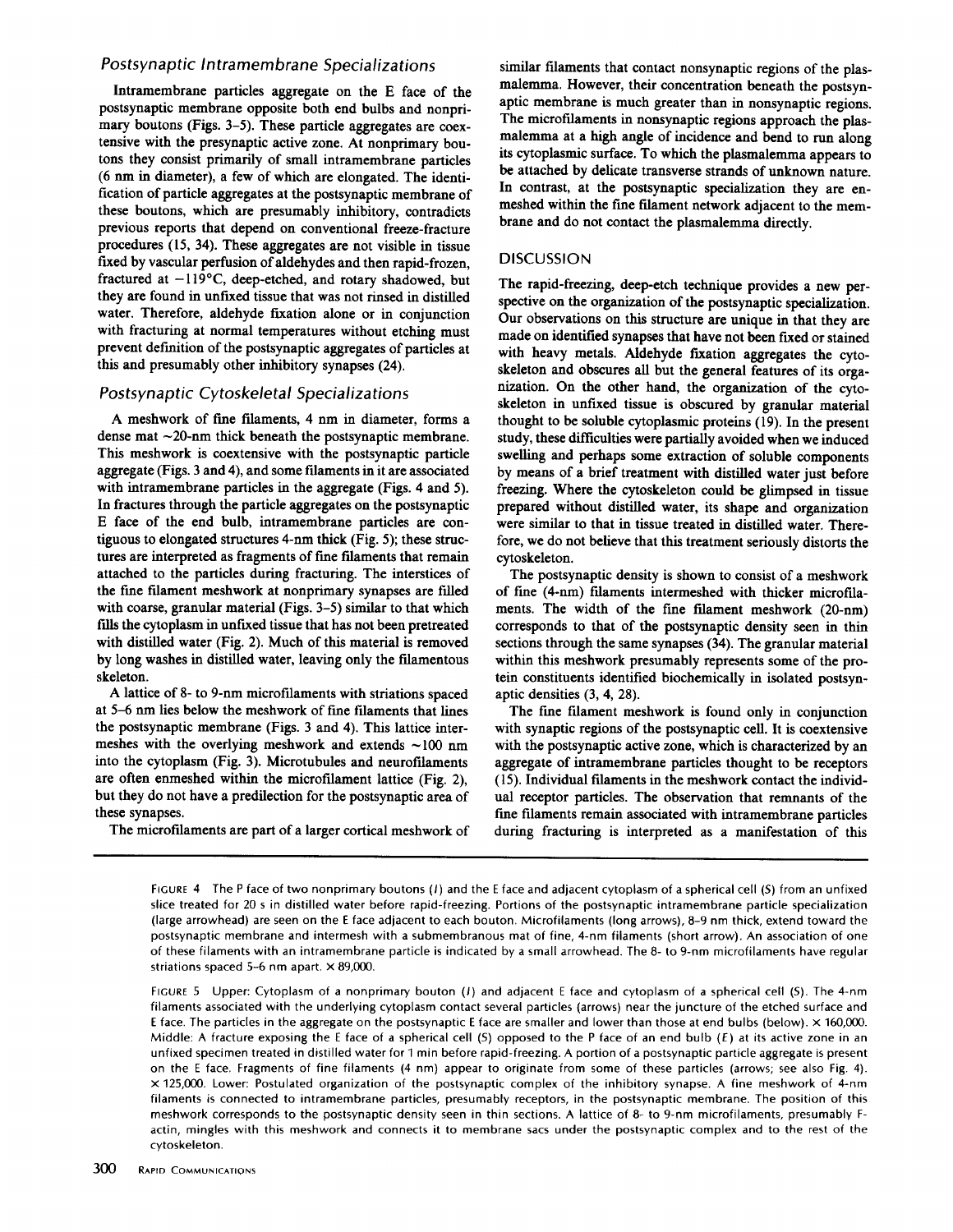